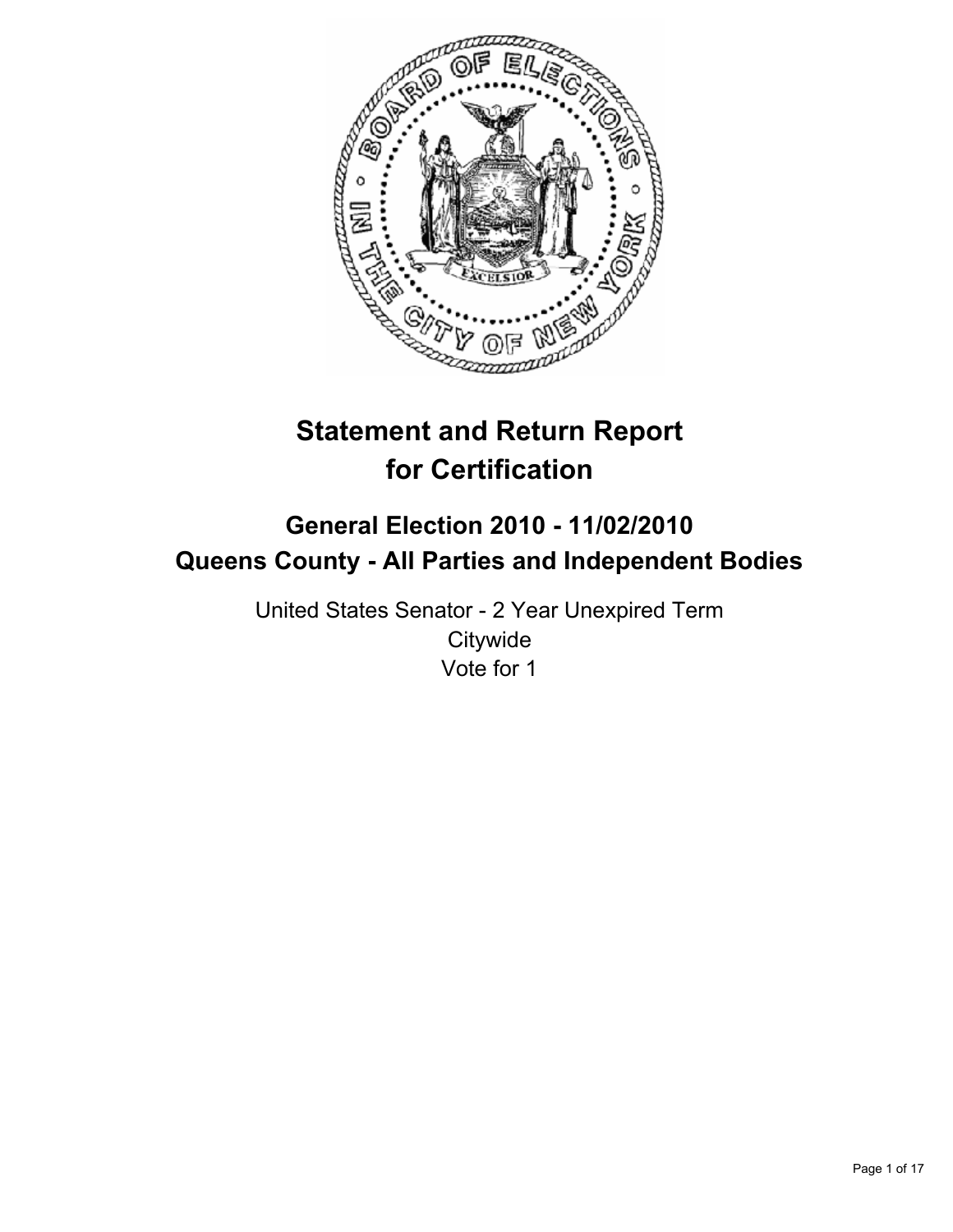

| PUBLIC COUNTER                              | 12,086 |
|---------------------------------------------|--------|
| <b>EMERGENCY</b>                            | 0      |
| ABSENTEE/MILITARY                           | 274    |
| <b>FEDERAL</b>                              | 60     |
| <b>AFFIDAVIT</b>                            | 127    |
| <b>Total Ballots</b>                        | 12,547 |
| KIRSTEN E GILLIBRAND (DEMOCRATIC)           | 7,866  |
| JOSEPH J DIOGUARDI (REPUBLICAN)             | 2,348  |
| KIRSTEN E GILLIBRAND (INDEPENDENCE)         | 235    |
| JOSEPH J DIOGUARDI (CONSERVATIVE/TAXPAYERS) | 255    |
| KIRSTEN E GILLIBRAND (WORKING FAMILIES)     | 341    |
| CECILE A LAWRENCE (GREEN)                   | 57     |
| JOSEPH HUFF (RENT IS 2 DAMN HIGH)           | 40     |
| JOHN CLIFTON (LIBERTARIAN)                  | 36     |
| VIVIA MORGAN (ANTI-PROHIBITION)             | 19     |
| <b>BRUCE BLAKEMAN (TAX REVOLT)</b>          | 11     |
| NO NAME (WRITE-IN)                          | 6      |
| <b>Total Votes</b>                          | 11,214 |
| Unrecorded                                  | 1,333  |

| <b>PUBLIC COUNTER</b>                       | 23,431 |
|---------------------------------------------|--------|
| <b>EMERGENCY</b>                            | 0      |
| ABSENTEE/MILITARY                           | 741    |
| <b>FEDERAL</b>                              | 103    |
| <b>AFFIDAVIT</b>                            | 450    |
| <b>Total Ballots</b>                        | 24,725 |
| KIRSTEN E GILLIBRAND (DEMOCRATIC)           | 11,857 |
| JOSEPH J DIOGUARDI (REPUBLICAN)             | 8.247  |
| KIRSTEN E GILLIBRAND (INDEPENDENCE)         | 658    |
| JOSEPH J DIOGUARDI (CONSERVATIVE/TAXPAYERS) | 1,409  |
| KIRSTEN E GILLIBRAND (WORKING FAMILIES)     | 605    |
| CECILE A LAWRENCE (GREEN)                   | 97     |
| JOSEPH HUFF (RENT IS 2 DAMN HIGH)           | 67     |
| JOHN CLIFTON (LIBERTARIAN)                  | 70     |
| VIVIA MORGAN (ANTI-PROHIBITION)             | 48     |
| <b>BRUCE BLAKEMAN (TAX REVOLT)</b>          | 19     |
| DR. BERNARD NATHANSON (WRITE-IN)            | 1      |
| ELIOT SPITZER (WRITE-IN)                    | 1      |
| <b>GLORIA SLEINGN (WRITE-IN)</b>            | 1      |
| NO NAME (WRITE-IN)                          | 5      |
| SCHUMER, C. (WRITE-IN)                      | 1      |
| SEAN SULLIVAN (WRITE-IN)                    | 1      |
| TUNER (WRITE-IN)                            | 1      |
| WILLIAM J. MILLS JR. (WRITE-IN)             | 1      |
| <b>Total Votes</b>                          | 23,089 |
| Unrecorded                                  | 1,636  |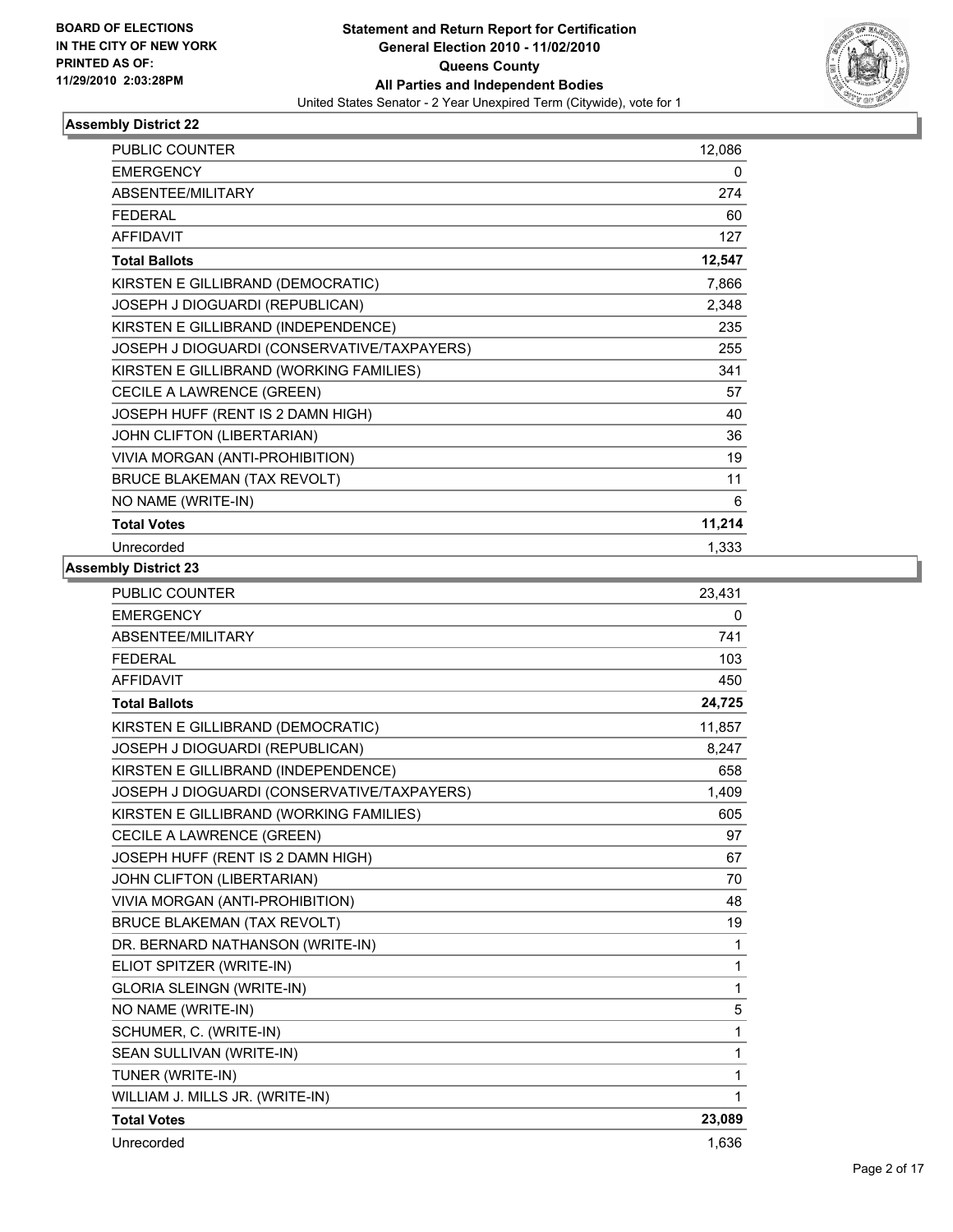

| <b>PUBLIC COUNTER</b>                       | 26.594       |
|---------------------------------------------|--------------|
| <b>EMERGENCY</b>                            | $\mathbf{0}$ |
| <b>ABSENTEE/MILITARY</b>                    | 668          |
| <b>FEDERAL</b>                              | 127          |
| <b>AFFIDAVIT</b>                            | 202          |
| <b>Total Ballots</b>                        | 27,591       |
| KIRSTEN E GILLIBRAND (DEMOCRATIC)           | 16,332       |
| JOSEPH J DIOGUARDI (REPUBLICAN)             | 6,703        |
| KIRSTEN E GILLIBRAND (INDEPENDENCE)         | 672          |
| JOSEPH J DIOGUARDI (CONSERVATIVE/TAXPAYERS) | 929          |
| KIRSTEN E GILLIBRAND (WORKING FAMILIES)     | 975          |
| CECILE A LAWRENCE (GREEN)                   | 139          |
| JOSEPH HUFF (RENT IS 2 DAMN HIGH)           | 88           |
| JOHN CLIFTON (LIBERTARIAN)                  | 83           |
| VIVIA MORGAN (ANTI-PROHIBITION)             | 43           |
| <b>BRUCE BLAKEMAN (TAX REVOLT)</b>          | 23           |
| CECILE LAWRENCE (WRITE-IN)                  | 1            |
| FRANK PADAVAN (WRITE-IN)                    | 1            |
| <b>GARY PETROSKY (WRITE-IN)</b>             | 1            |
| JIMMY MCMILLIAN (WRITE-IN)                  | 1            |
| NO NAME (WRITE-IN)                          | 3            |
| <b>Total Votes</b>                          | 25,994       |
| Unrecorded                                  | 1,597        |

| <b>PUBLIC COUNTER</b>                       | 16,578 |
|---------------------------------------------|--------|
| <b>EMERGENCY</b>                            | 52     |
| ABSENTEE/MILITARY                           | 391    |
| <b>FEDERAL</b>                              | 131    |
| <b>AFFIDAVIT</b>                            | 171    |
| <b>Total Ballots</b>                        | 17,323 |
| KIRSTEN E GILLIBRAND (DEMOCRATIC)           | 10,336 |
| JOSEPH J DIOGUARDI (REPUBLICAN)             | 4,135  |
| KIRSTEN E GILLIBRAND (INDEPENDENCE)         | 399    |
| JOSEPH J DIOGUARDI (CONSERVATIVE/TAXPAYERS) | 548    |
| KIRSTEN E GILLIBRAND (WORKING FAMILIES)     | 595    |
| CECILE A LAWRENCE (GREEN)                   | 81     |
| JOSEPH HUFF (RENT IS 2 DAMN HIGH)           | 61     |
| JOHN CLIFTON (LIBERTARIAN)                  | 46     |
| VIVIA MORGAN (ANTI-PROHIBITION)             | 38     |
| <b>BRUCE BLAKEMAN (TAX REVOLT)</b>          | 11     |
| FRANCINE PERHY (WRITE-IN)                   | 1      |
| LINDA MCMANN (WRITE-IN)                     | 1      |
| LOUIS NIEVES (WRITE-IN)                     | 1      |
| <b>Total Votes</b>                          | 16,253 |
| Unrecorded                                  | 1,070  |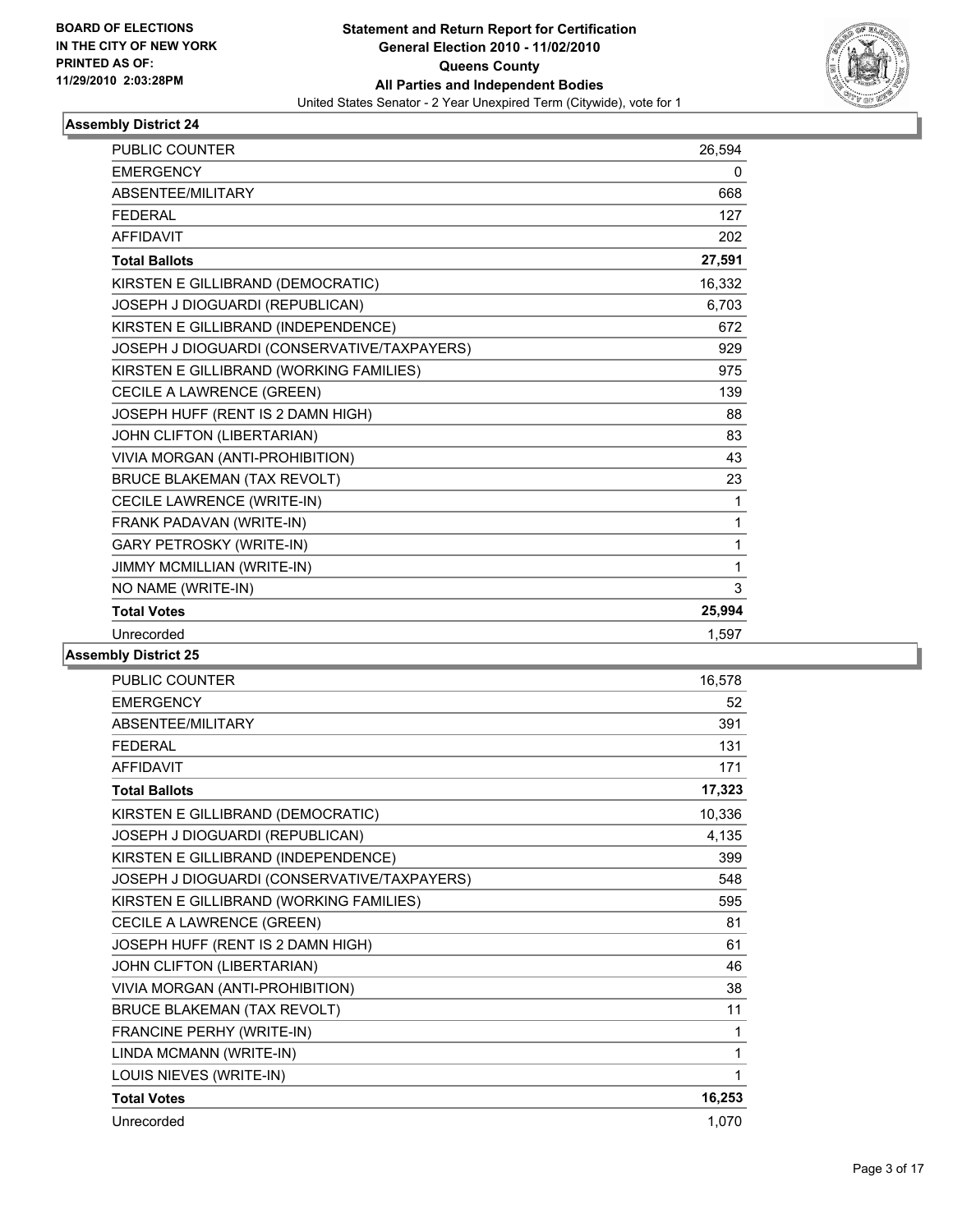

| <b>PUBLIC COUNTER</b>                       | 27,705 |
|---------------------------------------------|--------|
| <b>EMERGENCY</b>                            | 0      |
| ABSENTEE/MILITARY                           | 911    |
| <b>FEDERAL</b>                              | 100    |
| <b>AFFIDAVIT</b>                            | 185    |
| <b>Total Ballots</b>                        | 28,901 |
| KIRSTEN E GILLIBRAND (DEMOCRATIC)           | 15.224 |
| JOSEPH J DIOGUARDI (REPUBLICAN)             | 8,765  |
| KIRSTEN E GILLIBRAND (INDEPENDENCE)         | 722    |
| JOSEPH J DIOGUARDI (CONSERVATIVE/TAXPAYERS) | 1,276  |
| KIRSTEN E GILLIBRAND (WORKING FAMILIES)     | 745    |
| CECILE A LAWRENCE (GREEN)                   | 118    |
| JOSEPH HUFF (RENT IS 2 DAMN HIGH)           | 68     |
| JOHN CLIFTON (LIBERTARIAN)                  | 80     |
| VIVIA MORGAN (ANTI-PROHIBITION)             | 59     |
| <b>BRUCE BLAKEMAN (TAX REVOLT)</b>          | 19     |
| ED MCCLOSKEY (WRITE-IN)                     | 1      |
| FRANK PADAVAN (WRITE-IN)                    | 1      |
| NO NAME (WRITE-IN)                          | 4      |
| TONY AVELLA (WRITE-IN)                      | 1      |
| VOLADYA COLVIN (WRITE-IN)                   | 1      |
| <b>Total Votes</b>                          | 27,084 |
| Unrecorded                                  | 1.817  |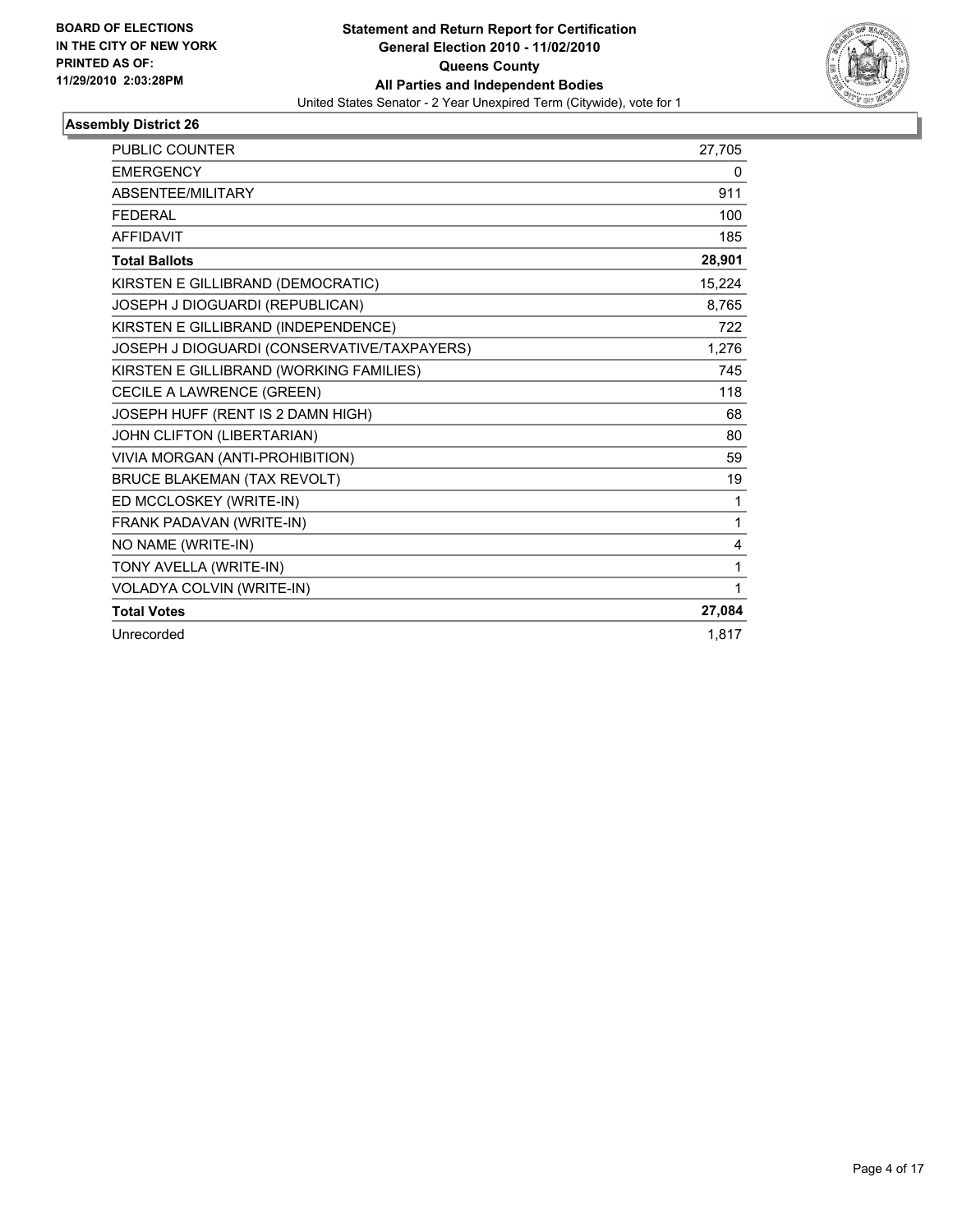

| <b>PUBLIC COUNTER</b>                       | 19,523         |
|---------------------------------------------|----------------|
| <b>EMERGENCY</b>                            | 0              |
| ABSENTEE/MILITARY                           | 518            |
| <b>FEDERAL</b>                              | 232            |
| <b>AFFIDAVIT</b>                            | 278            |
| <b>Total Ballots</b>                        | 20,551         |
| KIRSTEN E GILLIBRAND (DEMOCRATIC)           | 11,708         |
| JOSEPH J DIOGUARDI (REPUBLICAN)             | 5,308          |
| KIRSTEN E GILLIBRAND (INDEPENDENCE)         | 426            |
| JOSEPH J DIOGUARDI (CONSERVATIVE/TAXPAYERS) | 583            |
| KIRSTEN E GILLIBRAND (WORKING FAMILIES)     | 683            |
| CECILE A LAWRENCE (GREEN)                   | 132            |
| JOSEPH HUFF (RENT IS 2 DAMN HIGH)           | 79             |
| JOHN CLIFTON (LIBERTARIAN)                  | 75             |
| VIVIA MORGAN (ANTI-PROHIBITION)             | 45             |
| <b>BRUCE BLAKEMAN (TAX REVOLT)</b>          | 17             |
| DANIEL WUNDER (WRITE-IN)                    | 1              |
| JACK FAN (WRITE-IN)                         | 1              |
| MARTIN T GOODMAN (WRITE-IN)                 | 1              |
| MINNIE MOUSE (WRITE-IN)                     | 1              |
| NO NAME (WRITE-IN)                          | $\overline{2}$ |
| SCOTT I MARSHALL (WRITE-IN)                 | 1              |
| VOID (WRITE-IN)                             | 1              |
| <b>Total Votes</b>                          | 19,064         |
| Unrecorded                                  | 1.487          |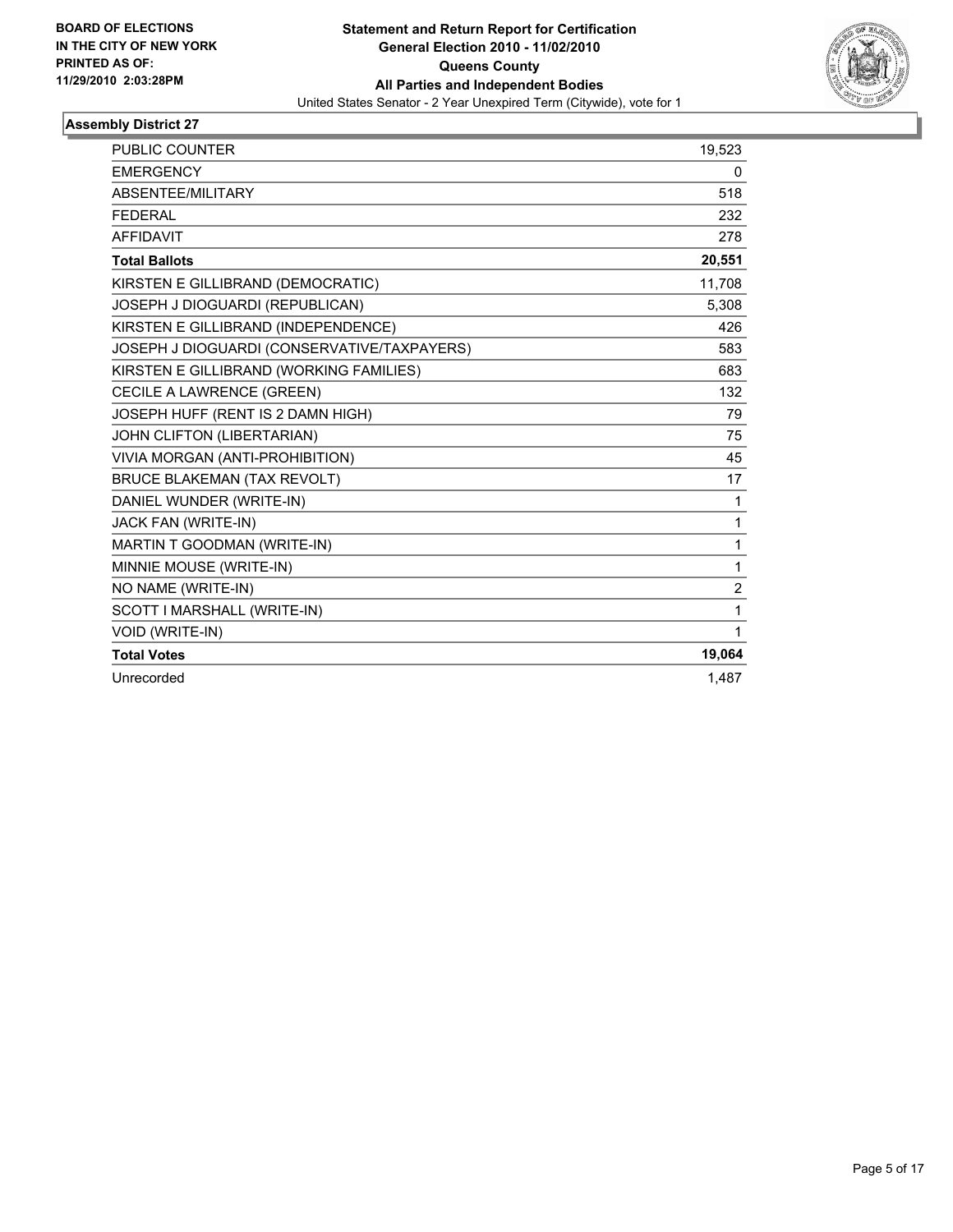

| <b>PUBLIC COUNTER</b>                       | 24.011         |
|---------------------------------------------|----------------|
| <b>EMERGENCY</b>                            | 0              |
| ABSENTEE/MILITARY                           | 914            |
| <b>FEDERAL</b>                              | 224            |
| <b>AFFIDAVIT</b>                            | 266            |
| <b>Total Ballots</b>                        | 25,415         |
| KIRSTEN E GILLIBRAND (DEMOCRATIC)           | 13,804         |
| JOSEPH J DIOGUARDI (REPUBLICAN)             | 7,234          |
| KIRSTEN E GILLIBRAND (INDEPENDENCE)         | 684            |
| JOSEPH J DIOGUARDI (CONSERVATIVE/TAXPAYERS) | 849            |
| KIRSTEN E GILLIBRAND (WORKING FAMILIES)     | 883            |
| CECILE A LAWRENCE (GREEN)                   | 198            |
| JOSEPH HUFF (RENT IS 2 DAMN HIGH)           | 70             |
| JOHN CLIFTON (LIBERTARIAN)                  | 79             |
| VIVIA MORGAN (ANTI-PROHIBITION)             | 62             |
| <b>BRUCE BLAKEMAN (TAX REVOLT)</b>          | 20             |
| CHRIS LEE (WRITE-IN)                        | $\mathbf{1}$   |
| JOHN CENA (WRITE-IN)                        | 1              |
| <b>KEITH NORTON (WRITE-IN)</b>              | 1              |
| MARK R. MENAHEN (WRITE-IN)                  | 1              |
| NO NAME (WRITE-IN)                          | $\overline{2}$ |
| VOID (WRITE-IN)                             | 1              |
| ZANDY CREDICO (WRITE-IN)                    | 1              |
| <b>Total Votes</b>                          | 23,891         |
| Unrecorded                                  | 1.524          |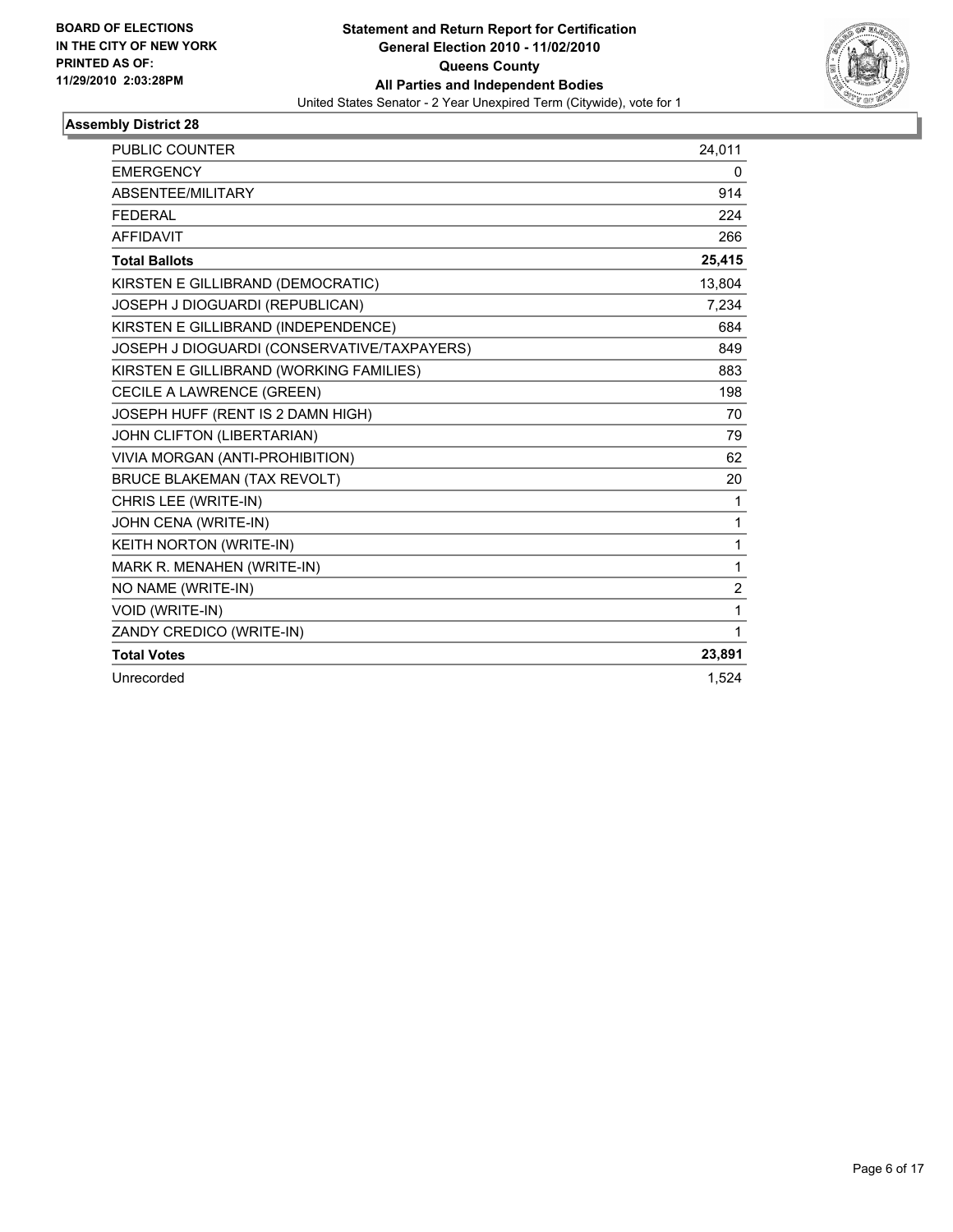

| PUBLIC COUNTER                              | 23,087         |
|---------------------------------------------|----------------|
| <b>EMERGENCY</b>                            | 0              |
| <b>ABSENTEE/MILITARY</b>                    | 405            |
| <b>FEDERAL</b>                              | 30             |
| <b>AFFIDAVIT</b>                            | 415            |
| <b>Total Ballots</b>                        | 23,937         |
| KIRSTEN E GILLIBRAND (DEMOCRATIC)           | 20,323         |
| JOSEPH J DIOGUARDI (REPUBLICAN)             | 829            |
| KIRSTEN E GILLIBRAND (INDEPENDENCE)         | 260            |
| JOSEPH J DIOGUARDI (CONSERVATIVE/TAXPAYERS) | 123            |
| KIRSTEN E GILLIBRAND (WORKING FAMILIES)     | 794            |
| CECILE A LAWRENCE (GREEN)                   | 83             |
| JOSEPH HUFF (RENT IS 2 DAMN HIGH)           | 98             |
| JOHN CLIFTON (LIBERTARIAN)                  | 28             |
| VIVIA MORGAN (ANTI-PROHIBITION)             | 30             |
| <b>BRUCE BLAKEMAN (TAX REVOLT)</b>          | 8              |
| GEMAAL D. BROWN (WRITE-IN)                  | 1              |
| JOHN W. CRONIN (WRITE-IN)                   | 1              |
| NO NAME (WRITE-IN)                          | $\overline{2}$ |
| SHIRLEY HUNTLEY (WRITE-IN)                  | 1              |
| <b>Total Votes</b>                          | 22,581         |
| Unrecorded                                  | 1,356          |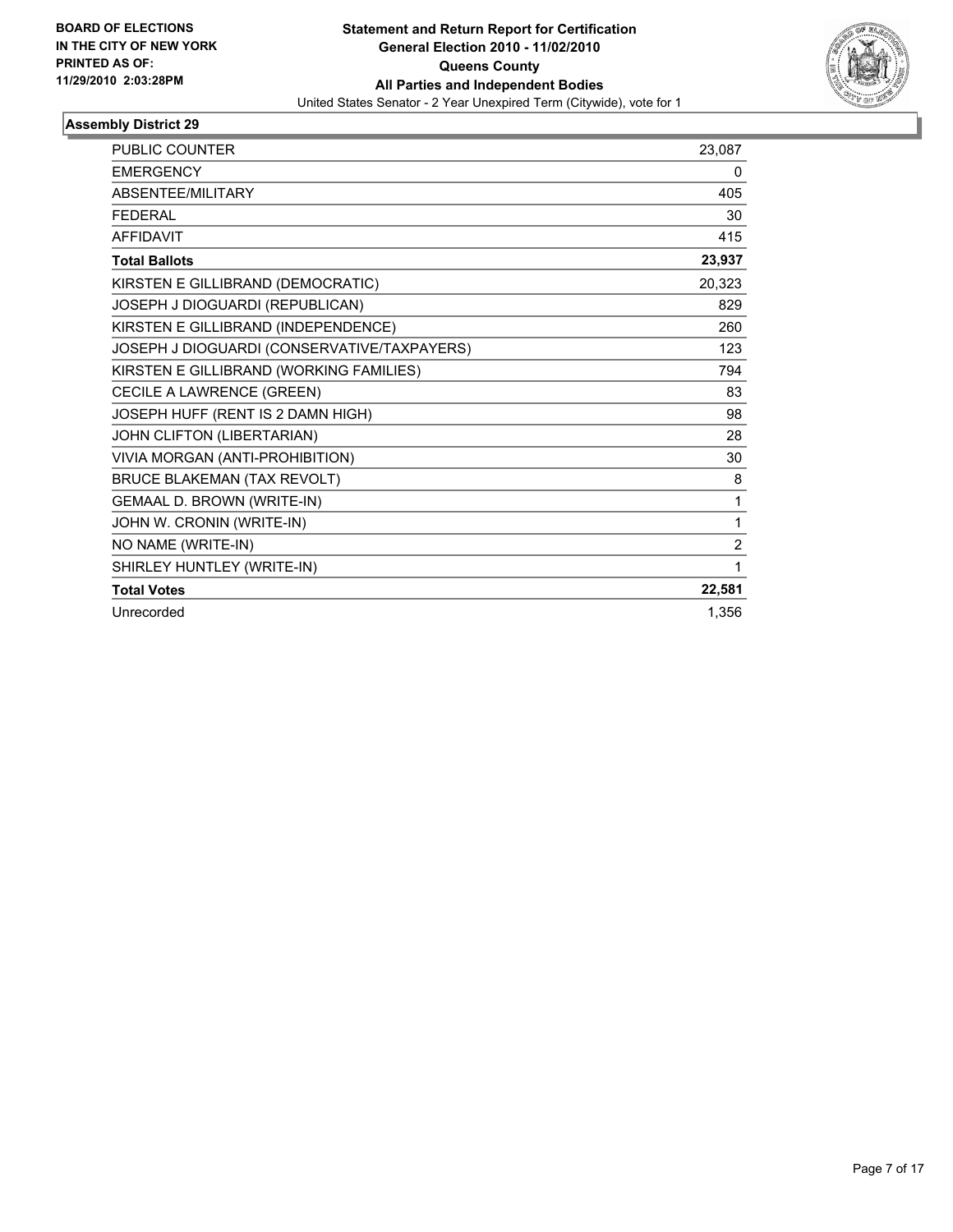

| <b>PUBLIC COUNTER</b>                       | 17,016 |
|---------------------------------------------|--------|
| <b>EMERGENCY</b>                            | 0      |
| ABSENTEE/MILITARY                           | 368    |
| <b>FEDERAL</b>                              | 121    |
| <b>AFFIDAVIT</b>                            | 264    |
| <b>Total Ballots</b>                        | 17,769 |
| KIRSTEN E GILLIBRAND (DEMOCRATIC)           | 9,900  |
| JOSEPH J DIOGUARDI (REPUBLICAN)             | 4,337  |
| KIRSTEN E GILLIBRAND (INDEPENDENCE)         | 463    |
| JOSEPH J DIOGUARDI (CONSERVATIVE/TAXPAYERS) | 741    |
| KIRSTEN E GILLIBRAND (WORKING FAMILIES)     | 802    |
| CECILE A LAWRENCE (GREEN)                   | 181    |
| JOSEPH HUFF (RENT IS 2 DAMN HIGH)           | 60     |
| JOHN CLIFTON (LIBERTARIAN)                  | 73     |
| VIVIA MORGAN (ANTI-PROHIBITION)             | 48     |
| <b>BRUCE BLAKEMAN (TAX REVOLT)</b>          | 7      |
| CAROLINE KENNEDY SCHLOSSEE (WRITE-IN)       | 1      |
| <b>GERARD GALLAGHER (WRITE-IN)</b>          | 1      |
| <b>JOE MARCION (WRITE-IN)</b>               | 1      |
| JOHN CENA (WRITE-IN)                        | 1      |
| JONAS BENDER-NASH (WRITE-IN)                | 1      |
| KENNETH HARVEY (WRITE-IN)                   | 1      |
| NO NAME (WRITE-IN)                          | 5      |
| PHILIP SILLMAN (WRITE-IN)                   | 1      |
| RALPH NADER (WRITE-IN)                      | 1      |
| <b>Total Votes</b>                          | 16,625 |
| Unrecorded                                  | 1.144  |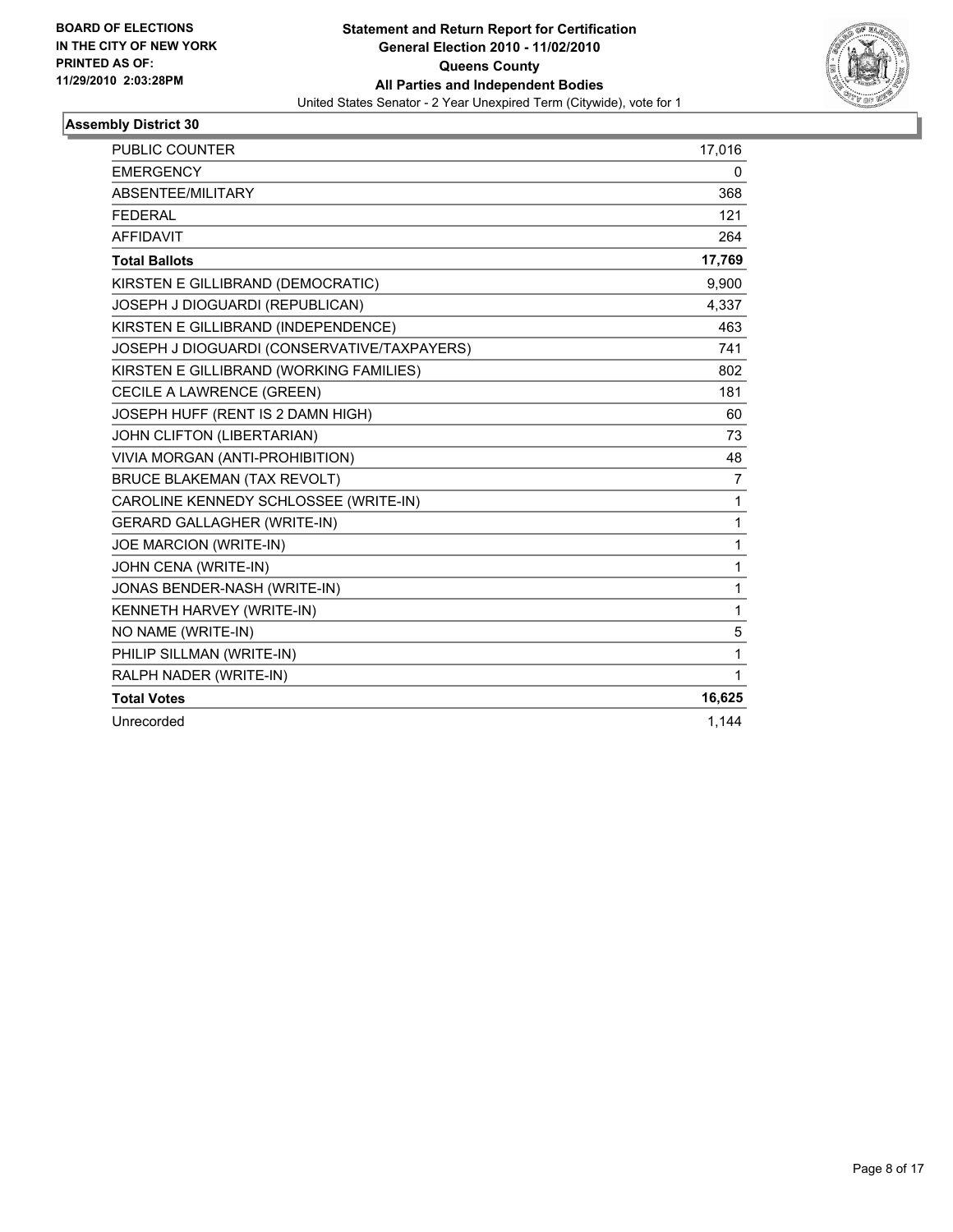

| PUBLIC COUNTER                              | 17,920 |
|---------------------------------------------|--------|
| <b>EMERGENCY</b>                            | 0      |
| <b>ABSENTEE/MILITARY</b>                    | 497    |
| <b>FEDERAL</b>                              | 50     |
| <b>AFFIDAVIT</b>                            | 344    |
| <b>Total Ballots</b>                        | 18,811 |
| KIRSTEN E GILLIBRAND (DEMOCRATIC)           | 15,327 |
| JOSEPH J DIOGUARDI (REPUBLICAN)             | 991    |
| KIRSTEN E GILLIBRAND (INDEPENDENCE)         | 211    |
| JOSEPH J DIOGUARDI (CONSERVATIVE/TAXPAYERS) | 163    |
| KIRSTEN E GILLIBRAND (WORKING FAMILIES)     | 638    |
| CECILE A LAWRENCE (GREEN)                   | 60     |
| JOSEPH HUFF (RENT IS 2 DAMN HIGH)           | 99     |
| JOHN CLIFTON (LIBERTARIAN)                  | 26     |
| VIVIA MORGAN (ANTI-PROHIBITION)             | 25     |
| <b>BRUCE BLAKEMAN (TAX REVOLT)</b>          | 9      |
| ALLAN JENNINGS (WRITE-IN)                   | 1      |
| DECLINED PHANTOM (WRITE-IN)                 | 1      |
| EMMANUEL ST. JEAN (WRITE-IN)                | 1      |
| NO NAME (WRITE-IN)                          | 1      |
| <b>Total Votes</b>                          | 17,553 |
| Unrecorded                                  | 1,258  |

| <b>PUBLIC COUNTER</b>                       | 20,730 |
|---------------------------------------------|--------|
| <b>EMERGENCY</b>                            | 17     |
| ABSENTEE/MILITARY                           | 325    |
| <b>FEDERAL</b>                              | 21     |
| <b>AFFIDAVIT</b>                            | 395    |
| <b>Total Ballots</b>                        | 21,488 |
| KIRSTEN E GILLIBRAND (DEMOCRATIC)           | 17,960 |
| JOSEPH J DIOGUARDI (REPUBLICAN)             | 471    |
| KIRSTEN E GILLIBRAND (INDEPENDENCE)         | 237    |
| JOSEPH J DIOGUARDI (CONSERVATIVE/TAXPAYERS) | 79     |
| KIRSTEN E GILLIBRAND (WORKING FAMILIES)     | 638    |
| CECILE A LAWRENCE (GREEN)                   | 80     |
| JOSEPH HUFF (RENT IS 2 DAMN HIGH)           | 110    |
| JOHN CLIFTON (LIBERTARIAN)                  | 28     |
| VIVIA MORGAN (ANTI-PROHIBITION)             | 31     |
| <b>BRUCE BLAKEMAN (TAX REVOLT)</b>          | 7      |
| JASON CORLEY (WRITE-IN)                     | 1      |
| NORMAN SEIGEL (WRITE-IN)                    | 1      |
| <b>Total Votes</b>                          | 19,643 |
| Unrecorded                                  | 1,845  |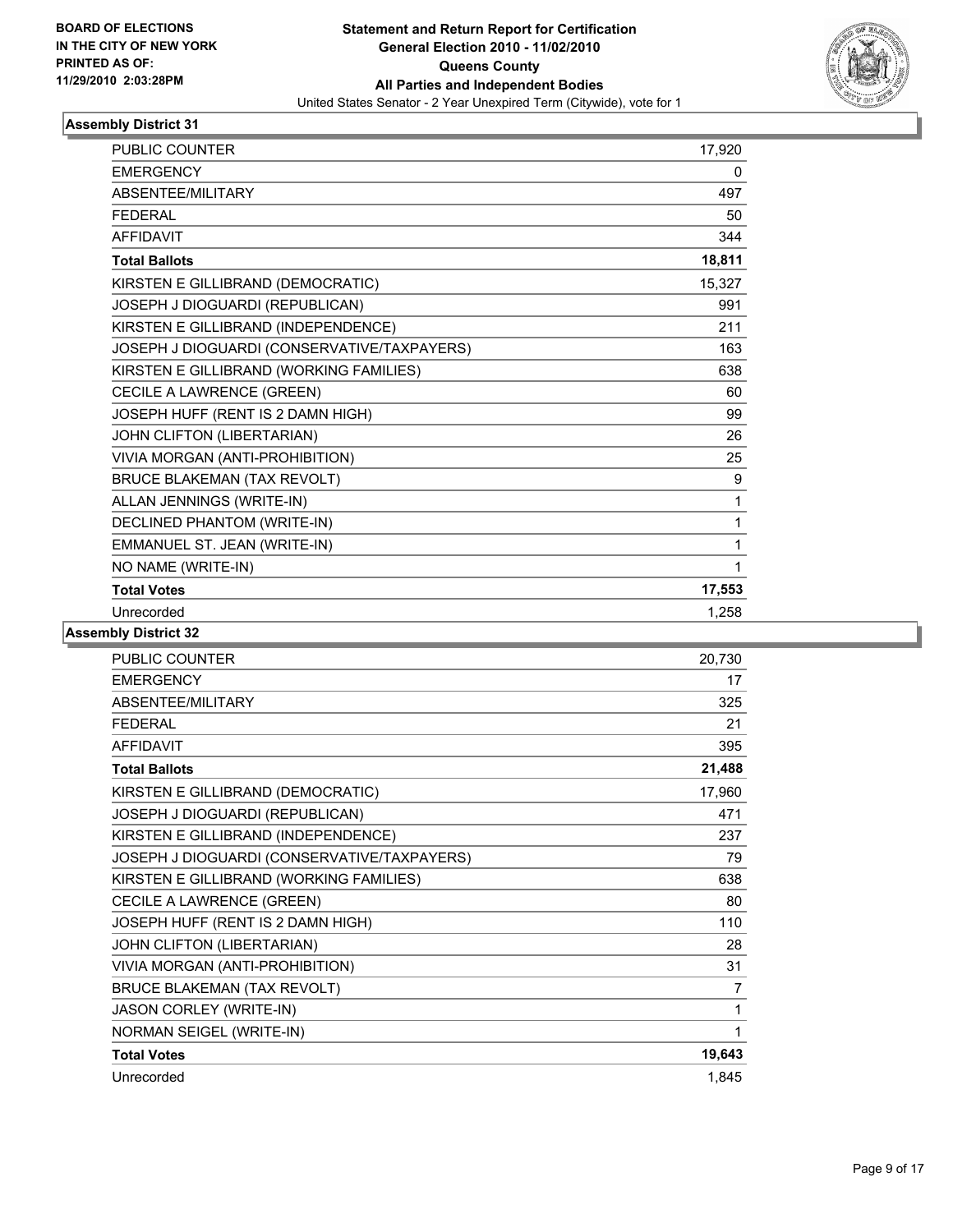

| <b>PUBLIC COUNTER</b>                       | 24,428 |
|---------------------------------------------|--------|
| <b>EMERGENCY</b>                            | 75     |
| <b>ABSENTEE/MILITARY</b>                    | 358    |
| FFDFRAI                                     | 27     |
| <b>AFFIDAVIT</b>                            | 280    |
| <b>Total Ballots</b>                        | 25,168 |
| KIRSTEN E GILLIBRAND (DEMOCRATIC)           | 19,704 |
| JOSEPH J DIOGUARDI (REPUBLICAN)             | 1,759  |
| KIRSTEN E GILLIBRAND (INDEPENDENCE)         | 387    |
| JOSEPH J DIOGUARDI (CONSERVATIVE/TAXPAYERS) | 343    |
| KIRSTEN E GILLIBRAND (WORKING FAMILIES)     | 1,244  |
| CECILE A LAWRENCE (GREEN)                   | 82     |
| JOSEPH HUFF (RENT IS 2 DAMN HIGH)           | 92     |
| JOHN CLIFTON (LIBERTARIAN)                  | 44     |
| VIVIA MORGAN (ANTI-PROHIBITION)             | 44     |
| <b>BRUCE BLAKEMAN (TAX REVOLT)</b>          | 11     |
| CHET SZERAKO (WRITE-IN)                     | 1      |
| NO NAME (WRITE-IN)                          | 1      |
| TAHIRA NORTON (WRITE-IN)                    | 1      |
| TONY AVELLA (WRITE-IN)                      | 1      |
| <b>Total Votes</b>                          | 23,714 |
| Unrecorded                                  | 1.454  |

| <b>PUBLIC COUNTER</b>                       | 13,768         |
|---------------------------------------------|----------------|
| <b>EMERGENCY</b>                            | 0              |
| ABSENTEE/MILITARY                           | 232            |
| <b>FEDERAL</b>                              | 85             |
| <b>AFFIDAVIT</b>                            | 212            |
| <b>Total Ballots</b>                        | 14,297         |
| KIRSTEN E GILLIBRAND (DEMOCRATIC)           | 9,187          |
| JOSEPH J DIOGUARDI (REPUBLICAN)             | 2,257          |
| KIRSTEN E GILLIBRAND (INDEPENDENCE)         | 210            |
| JOSEPH J DIOGUARDI (CONSERVATIVE/TAXPAYERS) | 274            |
| KIRSTEN E GILLIBRAND (WORKING FAMILIES)     | 879            |
| CECILE A LAWRENCE (GREEN)                   | 147            |
| JOSEPH HUFF (RENT IS 2 DAMN HIGH)           | 54             |
| JOHN CLIFTON (LIBERTARIAN)                  | 49             |
| VIVIA MORGAN (ANTI-PROHIBITION)             | 24             |
| <b>BRUCE BLAKEMAN (TAX REVOLT)</b>          | 8              |
| CARMEN VELASQUEZ (WRITE-IN)                 | 1              |
| CAROLYN KENNEDY (WRITE-IN)                  | 1              |
| NO NAME (WRITE-IN)                          | $\overline{c}$ |
| RICHARD LA SALLE (WRITE-IN)                 | 1              |
| ZOCHORY BORASH (WRITE-IN)                   | 1              |
| <b>Total Votes</b>                          | 13,095         |
| Unrecorded                                  | 1,202          |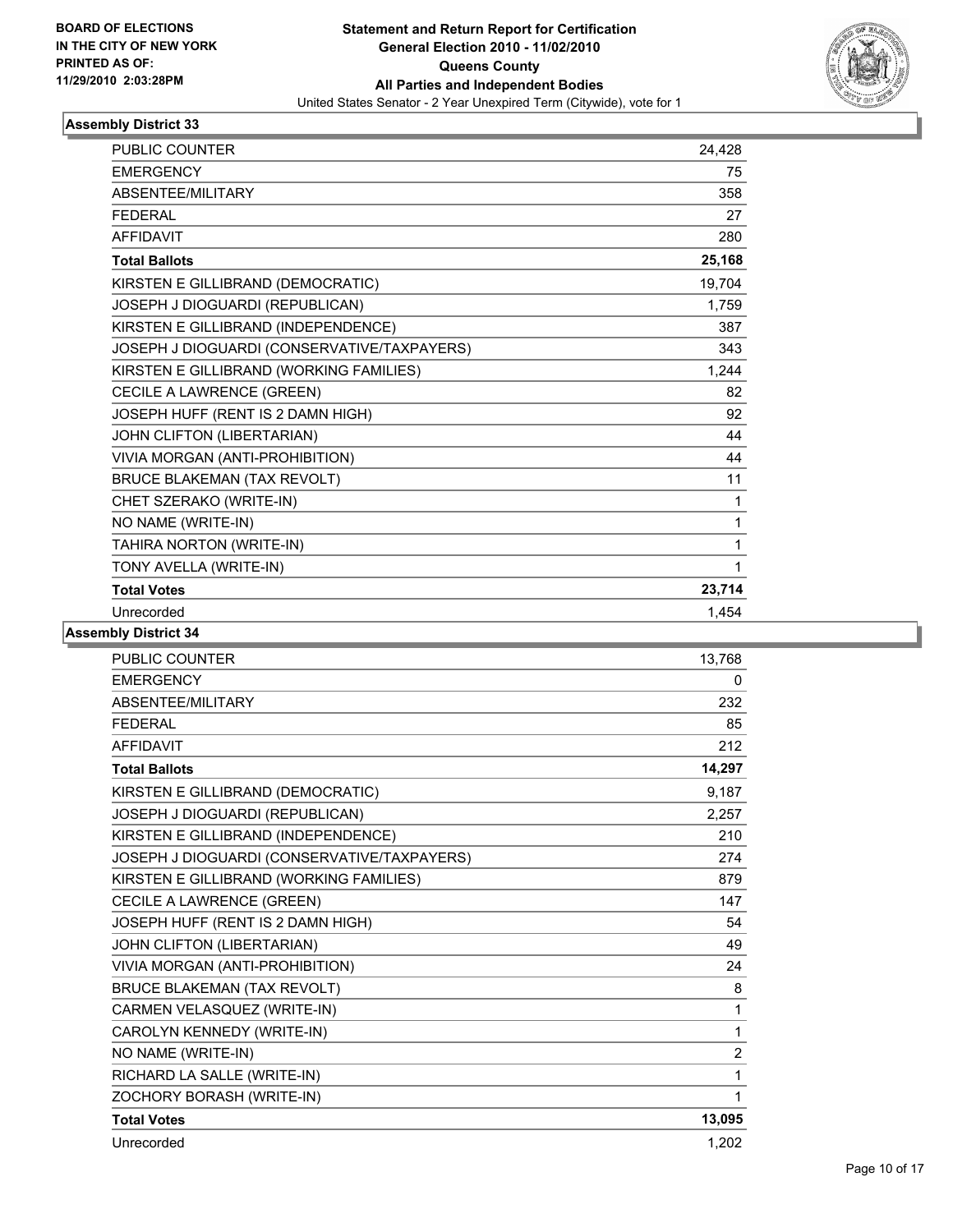

| <b>PUBLIC COUNTER</b>                       | 13,357 |
|---------------------------------------------|--------|
| <b>EMERGENCY</b>                            | 45     |
| ABSENTEE/MILITARY                           | 292    |
| <b>FEDERAL</b>                              | 75     |
| <b>AFFIDAVIT</b>                            | 163    |
| <b>Total Ballots</b>                        | 13,932 |
| KIRSTEN E GILLIBRAND (DEMOCRATIC)           | 10,239 |
| JOSEPH J DIOGUARDI (REPUBLICAN)             | 1,607  |
| KIRSTEN E GILLIBRAND (INDEPENDENCE)         | 198    |
| JOSEPH J DIOGUARDI (CONSERVATIVE/TAXPAYERS) | 155    |
| KIRSTEN E GILLIBRAND (WORKING FAMILIES)     | 461    |
| CECILE A LAWRENCE (GREEN)                   | 68     |
| JOSEPH HUFF (RENT IS 2 DAMN HIGH)           | 62     |
| JOHN CLIFTON (LIBERTARIAN)                  | 35     |
| VIVIA MORGAN (ANTI-PROHIBITION)             | 22     |
| <b>BRUCE BLAKEMAN (TAX REVOLT)</b>          | 8      |
| <b>BOB TURNER (WRITE-IN)</b>                | 1      |
| MIGUEL SERRAT (WRITE-IN)                    | 1      |
| <b>Total Votes</b>                          | 12,857 |
| Unrecorded                                  | 1,075  |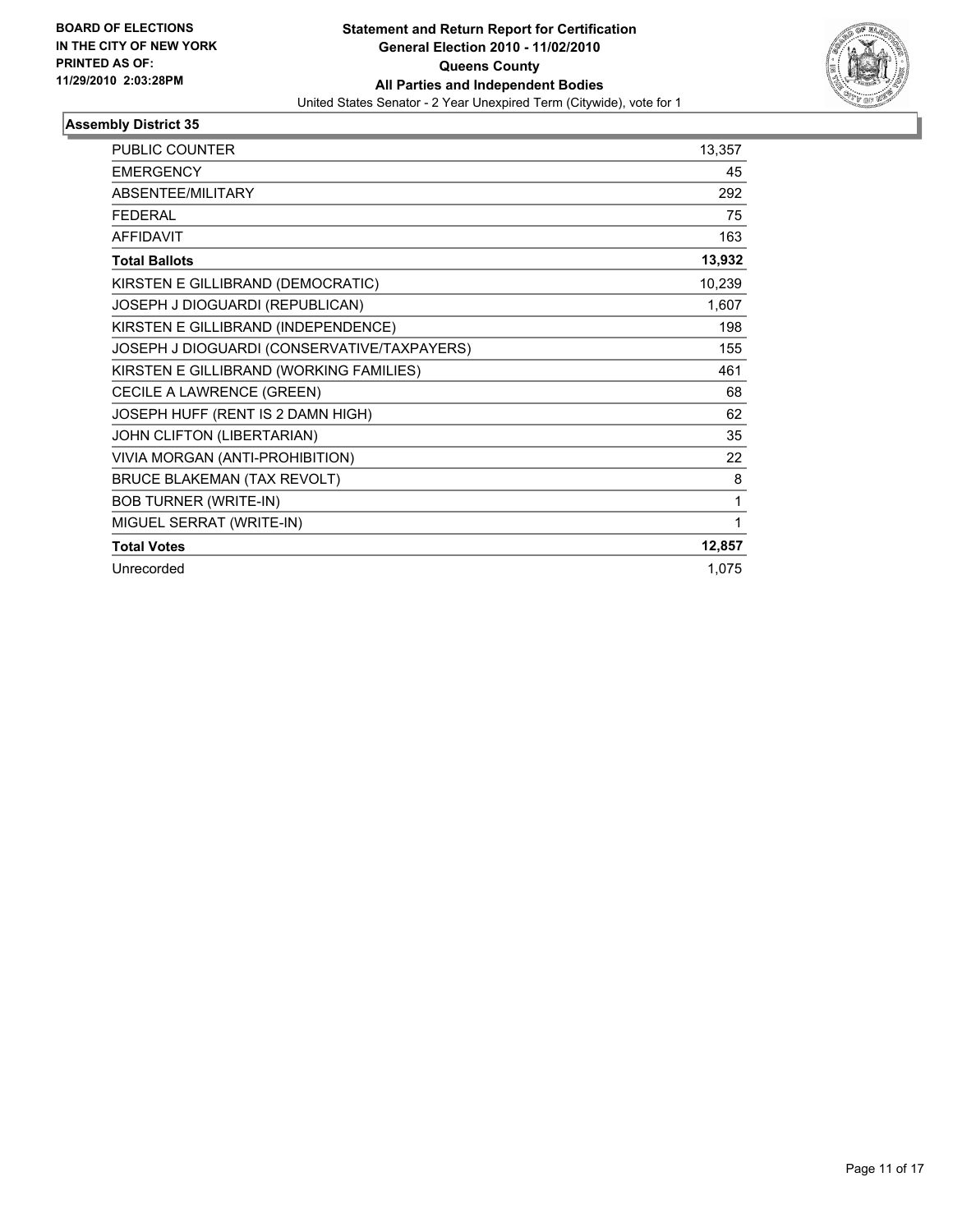

| <b>PUBLIC COUNTER</b>                       | 17,109       |
|---------------------------------------------|--------------|
| <b>EMERGENCY</b>                            | 0            |
| ABSENTEE/MILITARY                           | 295          |
| <b>FEDERAL</b>                              | 214          |
| <b>AFFIDAVIT</b>                            | 377          |
| <b>Total Ballots</b>                        | 17,995       |
| KIRSTEN E GILLIBRAND (DEMOCRATIC)           | 11,221       |
| JOSEPH J DIOGUARDI (REPUBLICAN)             | 3,163        |
| KIRSTEN E GILLIBRAND (INDEPENDENCE)         | 389          |
| JOSEPH J DIOGUARDI (CONSERVATIVE/TAXPAYERS) | 394          |
| KIRSTEN E GILLIBRAND (WORKING FAMILIES)     | 1,034        |
| CECILE A LAWRENCE (GREEN)                   | 246          |
| JOSEPH HUFF (RENT IS 2 DAMN HIGH)           | 69           |
| JOHN CLIFTON (LIBERTARIAN)                  | 78           |
| VIVIA MORGAN (ANTI-PROHIBITION)             | 73           |
| <b>BRUCE BLAKEMAN (TAX REVOLT)</b>          | 17           |
| KARAGIOZLS (WRITE-IN)                       | 1            |
| KIRSTEN GILLIBRAND (WRITE-IN)               | 1            |
| MICHAEL BABUACK (WRITE-IN)                  | $\mathbf{1}$ |
| MS. MOUSE (WRITE-IN)                        | 1            |
| NO NAME (WRITE-IN)                          | 3            |
| RALPH NADER (WRITE-IN)                      | 1            |
| SUE SYLVESTER (WRITE-IN)                    | 1            |
| THRYLE THEE MOY (WRITE-IN)                  | 1            |
| TONY WILLIS (WRITE-IN)                      | $\mathbf{1}$ |
| VOID (WRITE-IN)                             | 1            |
| WILLE COTTON (WRITE-IN)                     | 1            |
| <b>Total Votes</b>                          | 16,697       |
| Unrecorded                                  | 1,298        |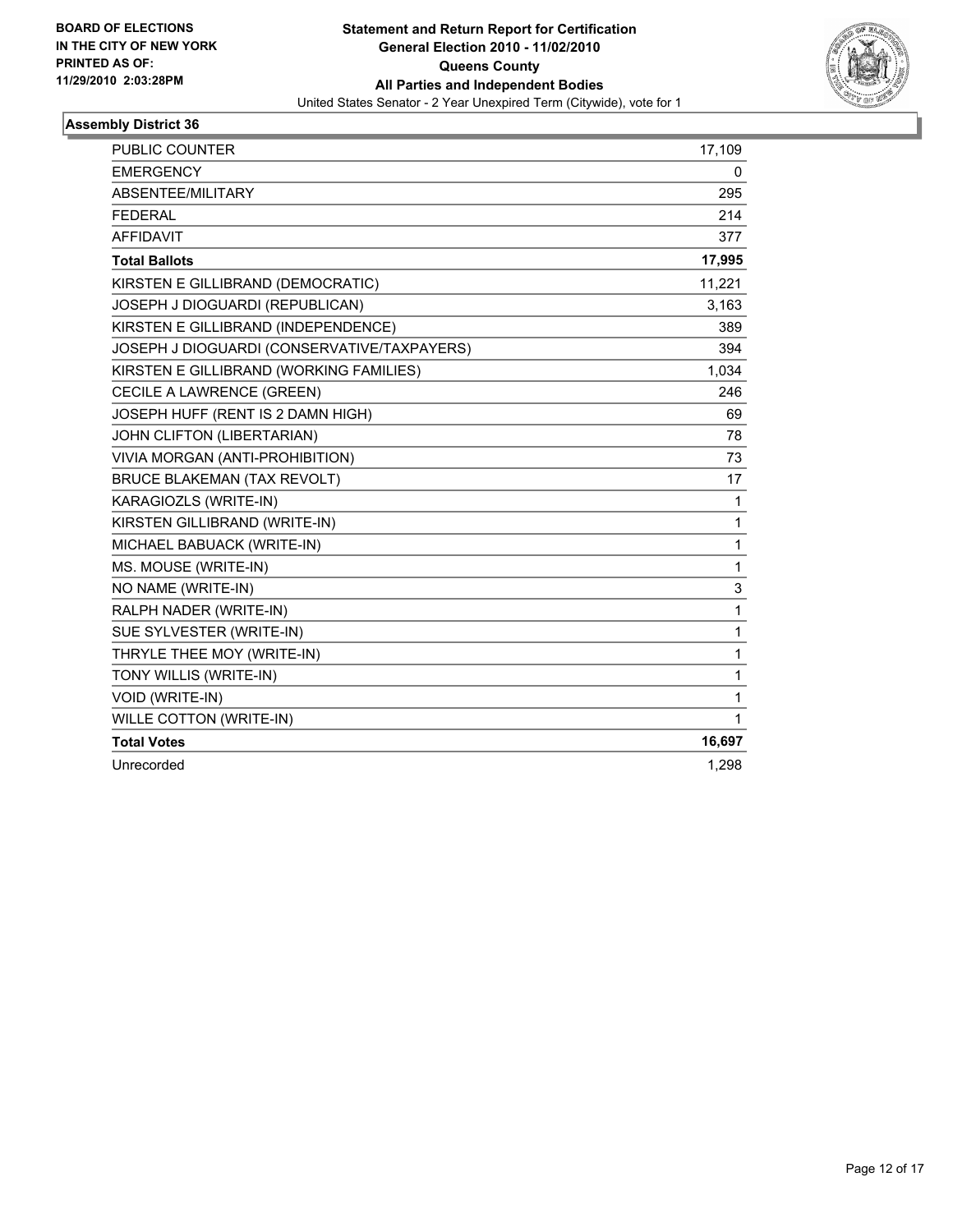

| <b>PUBLIC COUNTER</b>                       | 15,397 |
|---------------------------------------------|--------|
| <b>EMERGENCY</b>                            | 0      |
| ABSENTEE/MILITARY                           | 247    |
| <b>FEDERAL</b>                              | 89     |
| <b>AFFIDAVIT</b>                            | 291    |
| <b>Total Ballots</b>                        | 16,024 |
| KIRSTEN E GILLIBRAND (DEMOCRATIC)           | 10,789 |
| JOSEPH J DIOGUARDI (REPUBLICAN)             | 2,152  |
| KIRSTEN E GILLIBRAND (INDEPENDENCE)         | 285    |
| JOSEPH J DIOGUARDI (CONSERVATIVE/TAXPAYERS) | 296    |
| KIRSTEN E GILLIBRAND (WORKING FAMILIES)     | 971    |
| CECILE A LAWRENCE (GREEN)                   | 197    |
| JOSEPH HUFF (RENT IS 2 DAMN HIGH)           | 89     |
| JOHN CLIFTON (LIBERTARIAN)                  | 68     |
| VIVIA MORGAN (ANTI-PROHIBITION)             | 58     |
| <b>BRUCE BLAKEMAN (TAX REVOLT)</b>          | 7      |
| CAROLINE KENNEDY (WRITE-IN)                 | 1      |
| CAROLYN KENNZOY (WRITE-IN)                  | 1      |
| CHRISTOPHER LEE (WRITE-IN)                  | 1      |
| JOSHUA BARRO (WRITE-IN)                     | 1      |
| NO NAME (WRITE-IN)                          | 7      |
| RAYMOND GEE (WRITE-IN)                      | 1      |
| <b>VOID (WRITE-IN)</b>                      | 1      |
| WALTER N IWACHOW (WRITE-IN)                 | 1      |
| <b>Total Votes</b>                          | 14,926 |
| Unrecorded                                  | 1,098  |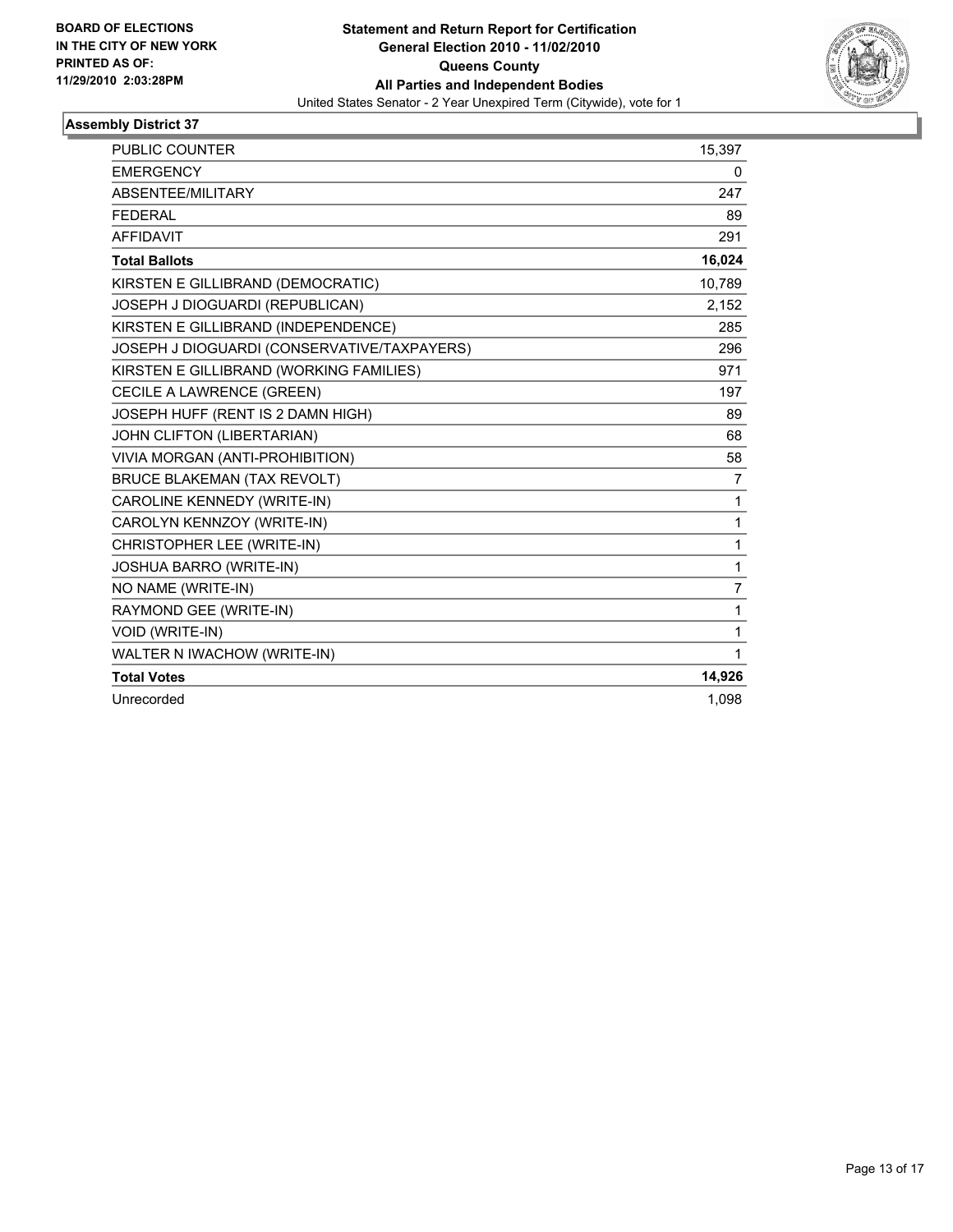

| <b>PUBLIC COUNTER</b>                       | 14,298         |
|---------------------------------------------|----------------|
| <b>EMERGENCY</b>                            | 17             |
| ABSENTEE/MILITARY                           | 276            |
| <b>FEDERAL</b>                              | 39             |
| <b>AFFIDAVIT</b>                            | 209            |
| <b>Total Ballots</b>                        | 14,839         |
| KIRSTEN E GILLIBRAND (DEMOCRATIC)           | 8,925          |
| JOSEPH J DIOGUARDI (REPUBLICAN)             | 3,058          |
| KIRSTEN E GILLIBRAND (INDEPENDENCE)         | 345            |
| JOSEPH J DIOGUARDI (CONSERVATIVE/TAXPAYERS) | 618            |
| KIRSTEN E GILLIBRAND (WORKING FAMILIES)     | 455            |
| CECILE A LAWRENCE (GREEN)                   | 66             |
| JOSEPH HUFF (RENT IS 2 DAMN HIGH)           | 49             |
| JOHN CLIFTON (LIBERTARIAN)                  | 38             |
| VIVIA MORGAN (ANTI-PROHIBITION)             | 37             |
| <b>BRUCE BLAKEMAN (TAX REVOLT)</b>          | 8              |
| EDWARD J. SPIOLLI (WRITE-IN)                | 1              |
| <b>GLENN BECK (WRITE-IN)</b>                | 1              |
| NO NAME (WRITE-IN)                          | $\overline{2}$ |
| <b>Total Votes</b>                          | 13,603         |
| Unrecorded                                  | 1,236          |

| <b>PUBLIC COUNTER</b>                       | 9,918  |
|---------------------------------------------|--------|
| <b>EMERGENCY</b>                            | 3      |
| ABSENTEE/MILITARY                           | 125    |
| <b>FEDERAL</b>                              | 68     |
| <b>AFFIDAVIT</b>                            | 123    |
| <b>Total Ballots</b>                        | 10,237 |
| KIRSTEN E GILLIBRAND (DEMOCRATIC)           | 6,932  |
| JOSEPH J DIOGUARDI (REPUBLICAN)             | 1,181  |
| KIRSTEN E GILLIBRAND (INDEPENDENCE)         | 130    |
| JOSEPH J DIOGUARDI (CONSERVATIVE/TAXPAYERS) | 100    |
| KIRSTEN E GILLIBRAND (WORKING FAMILIES)     | 646    |
| CECILE A LAWRENCE (GREEN)                   | 90     |
| JOSEPH HUFF (RENT IS 2 DAMN HIGH)           | 25     |
| JOHN CLIFTON (LIBERTARIAN)                  | 39     |
| VIVIA MORGAN (ANTI-PROHIBITION)             | 18     |
| <b>BRUCE BLAKEMAN (TAX REVOLT)</b>          | 4      |
| AMY GOODMAN (WRITE-IN)                      | 1      |
| BRYAN PU FOLKES (WRITE-IN)                  | 1      |
| IRENE MALLINGER (WRITE-IN)                  | 1      |
| LINDA MCMAHON (WRITE-IN)                    | 1      |
| NO NAME (WRITE-IN)                          | 6      |
| <b>Total Votes</b>                          | 9,175  |
| Unrecorded                                  | 1,062  |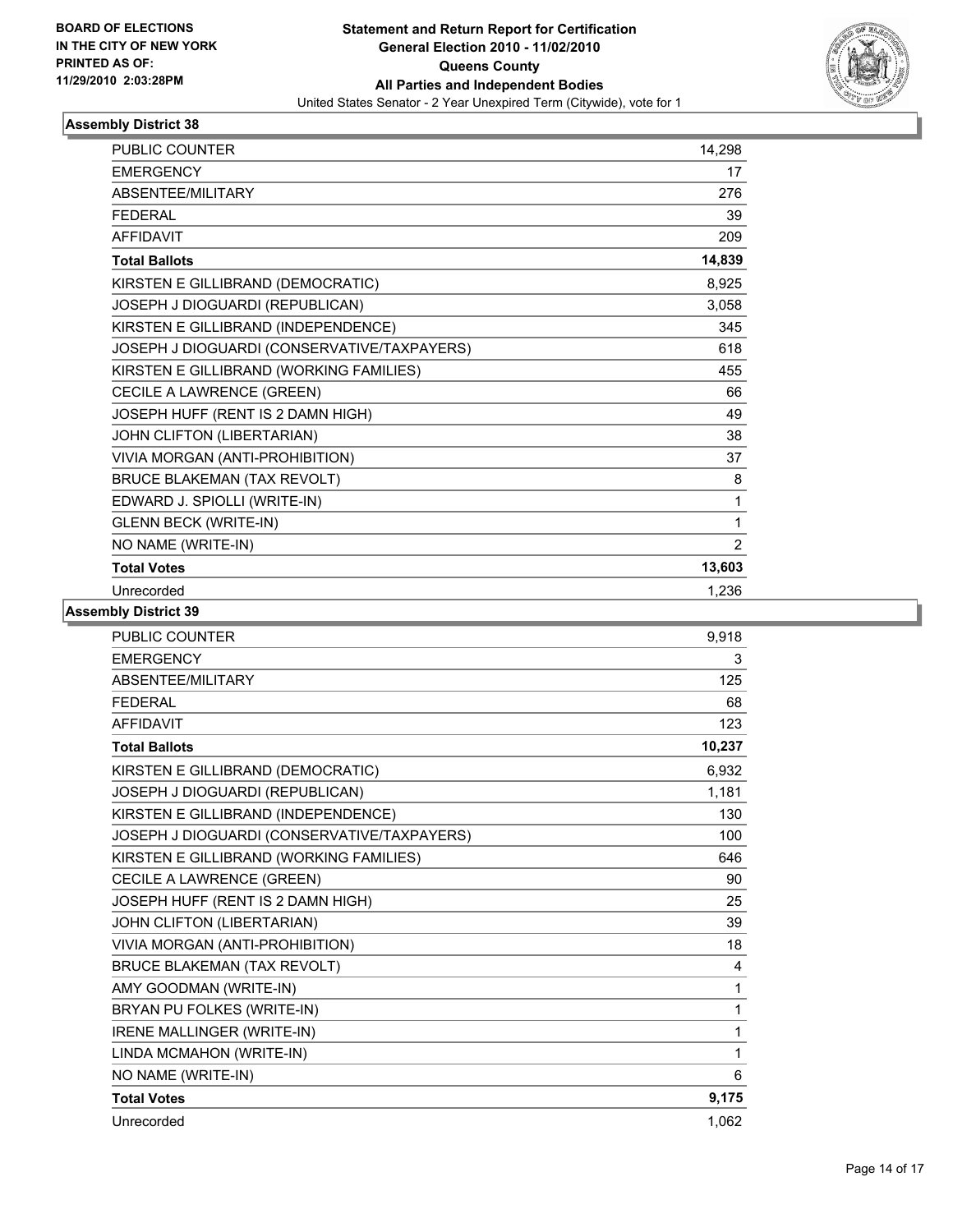

#### **Total for United States Senator - 2 Year Unexpired Term (Citywide) - Queens County**

| <b>PUBLIC COUNTER</b>                       | 336,956 |
|---------------------------------------------|---------|
| <b>EMERGENCY</b>                            | 209     |
| ABSENTEE/MILITARY                           | 7,837   |
| <b>FEDERAL</b>                              | 1,796   |
| <b>AFFIDAVIT</b>                            | 4,752   |
| <b>Total Ballots</b>                        | 351,550 |
| KIRSTEN E GILLIBRAND (DEMOCRATIC)           | 227,634 |
| JOSEPH J DIOGUARDI (REPUBLICAN)             | 64,545  |
| KIRSTEN E GILLIBRAND (INDEPENDENCE)         | 6,911   |
| JOSEPH J DIOGUARDI (CONSERVATIVE/TAXPAYERS) | 9,135   |
| KIRSTEN E GILLIBRAND (WORKING FAMILIES)     | 13,389  |
| CECILE A LAWRENCE (GREEN)                   | 2,122   |
| JOSEPH HUFF (RENT IS 2 DAMN HIGH)           | 1,280   |
| JOHN CLIFTON (LIBERTARIAN)                  | 975     |
| VIVIA MORGAN (ANTI-PROHIBITION)             | 724     |
| <b>BRUCE BLAKEMAN (TAX REVOLT)</b>          | 214     |
| ALLAN JENNINGS (WRITE-IN)                   | 1       |
| AMY GOODMAN (WRITE-IN)                      | 1       |
| <b>BOB TURNER (WRITE-IN)</b>                | 1       |
| BRYAN PU FOLKES (WRITE-IN)                  | 1       |
| CARMEN VELASQUEZ (WRITE-IN)                 | 1       |
| CAROLINE KENNEDY (WRITE-IN)                 | 1       |
| CAROLINE KENNEDY SCHLOSSEE (WRITE-IN)       | 1       |
| CAROLYN KENNEDY (WRITE-IN)                  | 1       |
| CAROLYN KENNZOY (WRITE-IN)                  | 1       |
| CECILE LAWRENCE (WRITE-IN)                  | 1       |
| CHET SZERAKO (WRITE-IN)                     | 1       |
| CHRIS LEE (WRITE-IN)                        | 1       |
| CHRISTOPHER LEE (WRITE-IN)                  | 1       |
| DANIEL WUNDER (WRITE-IN)                    | 1       |
| <b>DECLINED PHANTOM (WRITE-IN)</b>          | 1       |
| DR. BERNARD NATHANSON (WRITE-IN)            | 1       |
| ED MCCLOSKEY (WRITE-IN)                     | 1       |
| EDWARD J. SPIOLLI (WRITE-IN)                | 1       |
| ELIOT SPITZER (WRITE-IN)                    | 1       |
| EMMANUEL ST. JEAN (WRITE-IN)                | 1       |
| FRANCINE PERHY (WRITE-IN)                   | 1       |
| FRANK PADAVAN (WRITE-IN)                    | 2       |
| <b>GARY PETROSKY (WRITE-IN)</b>             | 1       |
| GEMAAL D. BROWN (WRITE-IN)                  | 1       |
| <b>GERARD GALLAGHER (WRITE-IN)</b>          | 1       |
| <b>GLENN BECK (WRITE-IN)</b>                | 1       |
| <b>GLORIA SLEINGN (WRITE-IN)</b>            | 1       |
| IRENE MALLINGER (WRITE-IN)                  | 1       |
| JACK FAN (WRITE-IN)                         | 1       |
| JASON CORLEY (WRITE-IN)                     | 1       |
|                                             |         |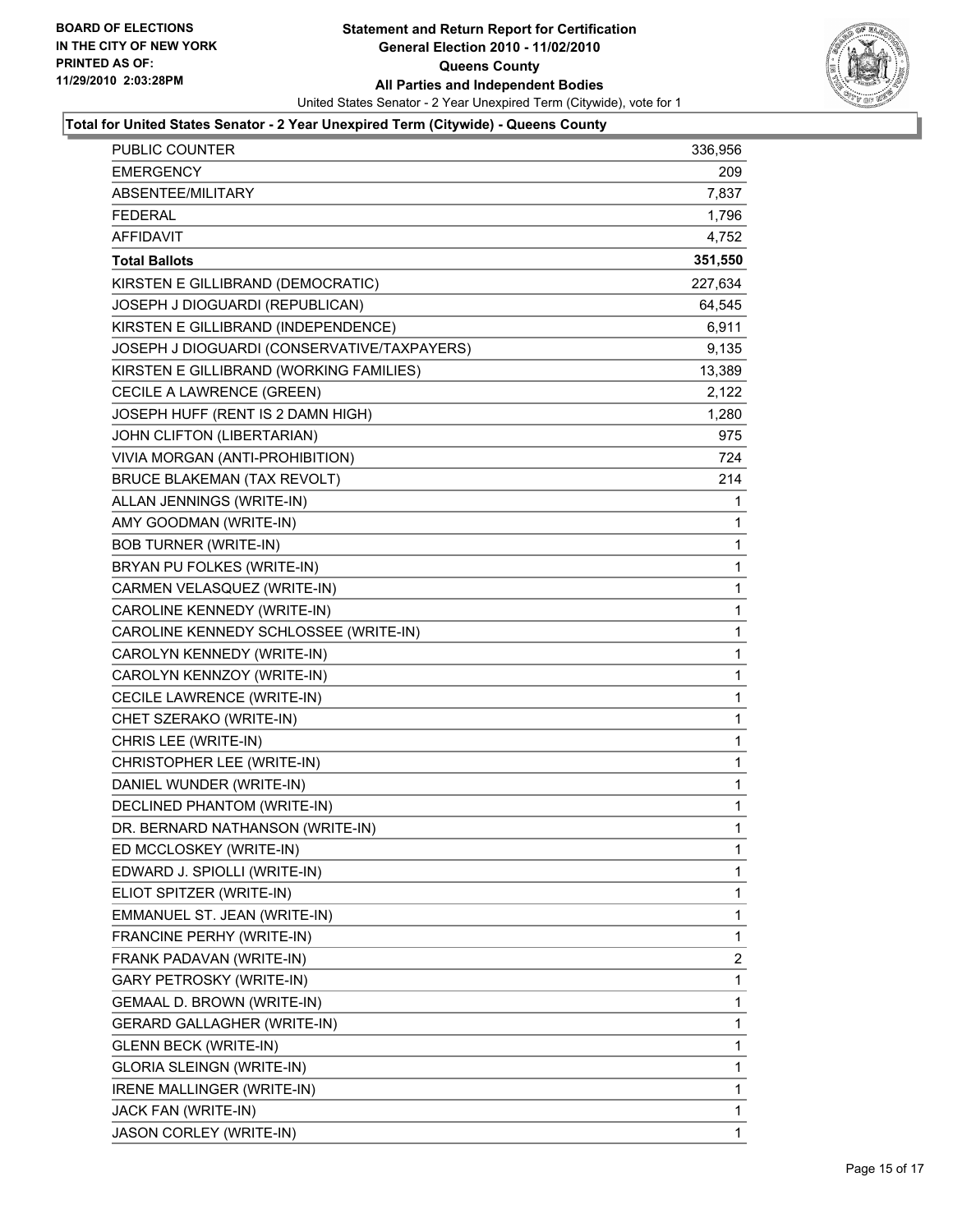

#### **Total for United States Senator - 2 Year Unexpired Term (Citywide) - Queens County**

| JIMMY MCMILLIAN (WRITE-IN)      | $\mathbf 1$  |
|---------------------------------|--------------|
| JOE MARCION (WRITE-IN)          | $\mathbf{1}$ |
| JOHN CENA (WRITE-IN)            | 2            |
| JOHN W. CRONIN (WRITE-IN)       | 1            |
| JONAS BENDER-NASH (WRITE-IN)    | 1            |
| JOSHUA BARRO (WRITE-IN)         | 1            |
| KARAGIOZLS (WRITE-IN)           | 1            |
| KEITH NORTON (WRITE-IN)         | 1            |
| KENNETH HARVEY (WRITE-IN)       | 1            |
| KIRSTEN GILLIBRAND (WRITE-IN)   | 1            |
| LINDA MCMAHON (WRITE-IN)        | 1            |
| LINDA MCMANN (WRITE-IN)         | 1            |
| LOUIS NIEVES (WRITE-IN)         | 1            |
| MARK R. MENAHEN (WRITE-IN)      | 1            |
| MARTIN T GOODMAN (WRITE-IN)     | 1            |
| MICHAEL BABUACK (WRITE-IN)      | 1            |
| MIGUEL SERRAT (WRITE-IN)        | $\mathbf 1$  |
| MINNIE MOUSE (WRITE-IN)         | 1            |
| MS. MOUSE (WRITE-IN)            | 1            |
| NO NAME (WRITE-IN)              | 51           |
| <b>NORMAN SEIGEL (WRITE-IN)</b> | 1            |
| PHILIP SILLMAN (WRITE-IN)       | 1            |
| RALPH NADER (WRITE-IN)          | 2            |
| RAYMOND GEE (WRITE-IN)          | 1            |
| RICHARD LA SALLE (WRITE-IN)     | 1            |
| SCHUMER, C. (WRITE-IN)          | $\mathbf 1$  |
| SCOTT I MARSHALL (WRITE-IN)     | 1            |
| SEAN SULLIVAN (WRITE-IN)        | 1            |
| SHIRLEY HUNTLEY (WRITE-IN)      | 1            |
| SUE SYLVESTER (WRITE-IN)        | 1            |
| TAHIRA NORTON (WRITE-IN)        | 1            |
| THRYLE THEE MOY (WRITE-IN)      | $\mathbf 1$  |
| TONY AVELLA (WRITE-IN)          | 2            |
| TONY WILLIS (WRITE-IN)          | 1            |
| TUNER (WRITE-IN)                | 1            |
| VOID (WRITE-IN)                 | 4            |
| VOLADYA COLVIN (WRITE-IN)       | 1            |
| WALTER N IWACHOW (WRITE-IN)     | 1            |
| WILLE COTTON (WRITE-IN)         | 1            |
| WILLIAM J. MILLS JR. (WRITE-IN) | 1            |
| ZANDY CREDICO (WRITE-IN)        | 1            |
| ZOCHORY BORASH (WRITE-IN)       | 1            |
| <b>Total Votes</b>              | 327,058      |
| Unrecorded                      | 24,492       |
|                                 |              |